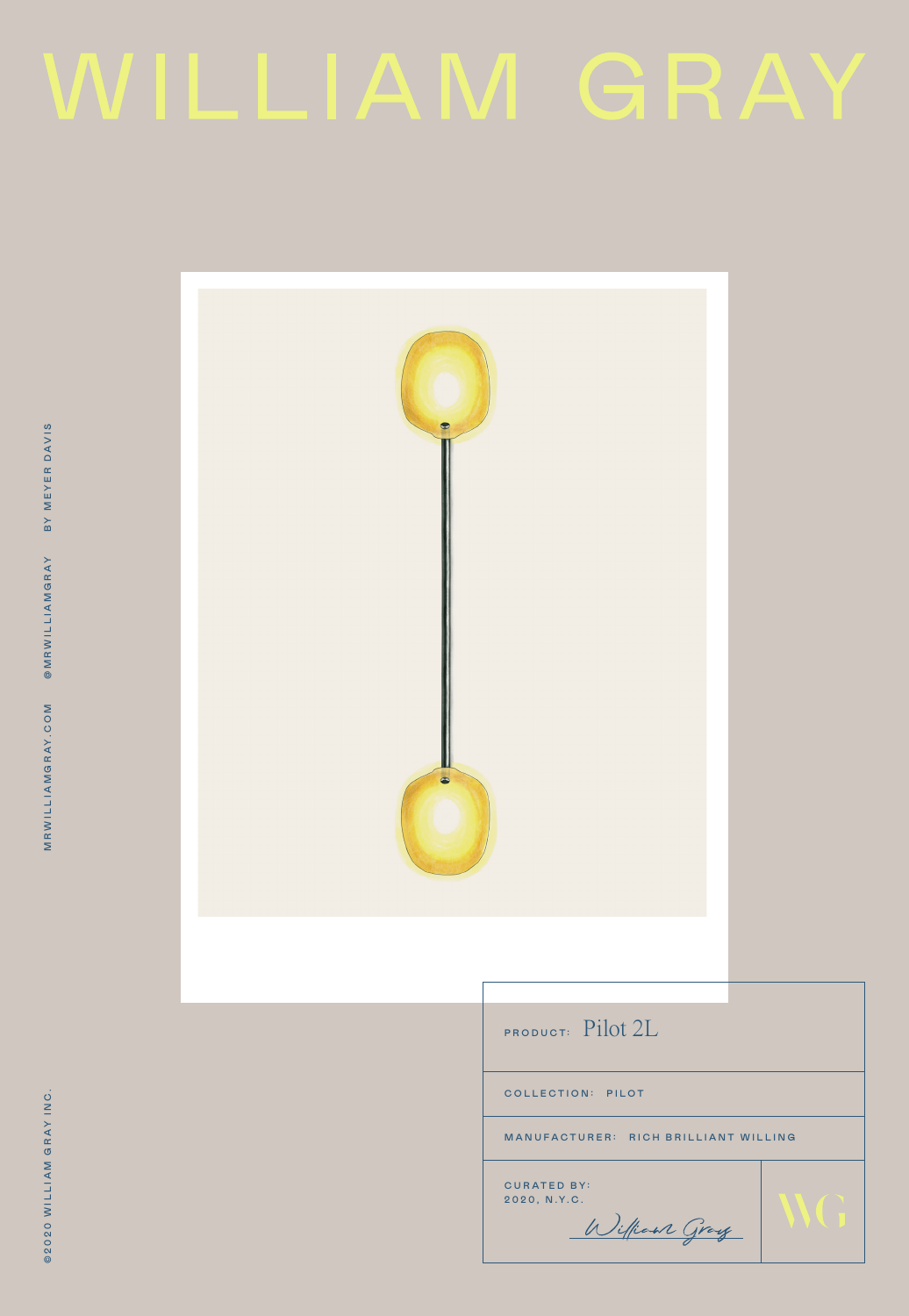### Pilot 2L

| <b>DESCRIPTION</b>            | Inspired by organic forms, as well as the elegant curves of a luxury aircraft, Pilot features<br>a rounded, shell-like fiberglass shade. This long-stemmed, double-sided sconce makes for<br>a striking and artful lobby moment. The range of finishes allows this pendant to blend in<br>or stand out. |  |  |  |  |  |
|-------------------------------|---------------------------------------------------------------------------------------------------------------------------------------------------------------------------------------------------------------------------------------------------------------------------------------------------------|--|--|--|--|--|
| <b>DIMENSIONS</b><br>& WEIGHT | W 8 × H 66 × D 3 in / W 203 × H 1669 × D 74 mm<br>5 lb / 2.28 kg                                                                                                                                                                                                                                        |  |  |  |  |  |
| <b>SPECIFICATIONS</b>         | 8W power consumption                                                                                                                                                                                                                                                                                    |  |  |  |  |  |
|                               | Lamping<br>2 x 4W LED<br>300 lumen source<br>min 80 CRI                                                                                                                                                                                                                                                 |  |  |  |  |  |
|                               | <b>LED Lifespan</b><br>50k hour                                                                                                                                                                                                                                                                         |  |  |  |  |  |
|                               | Available in 110-277V, 120V, or 220/240V input voltage<br>2200K, 2700K, 3000K or 3500K color temperature<br><b>Portfolio Dimming</b>                                                                                                                                                                    |  |  |  |  |  |
| <b>MATERIAL</b>               | Steel, Aluminum Modules, Fiberglass Shades                                                                                                                                                                                                                                                              |  |  |  |  |  |
| <b>FINISH</b>                 | a. Matte White, b. Quartzite, c. Glacier, d. White Hybrid, e. Matte Black, f. Breccia, g. Glimmer,<br>h. Blue Hammertone, i. Brown Gold Hammertone, j. Putty, k. Mottled Brass, I. Satin Nickel,<br>m. Polished Chrome, n. Polished Copper, o. Warm Bronze, p. Polished Black Nickel                    |  |  |  |  |  |

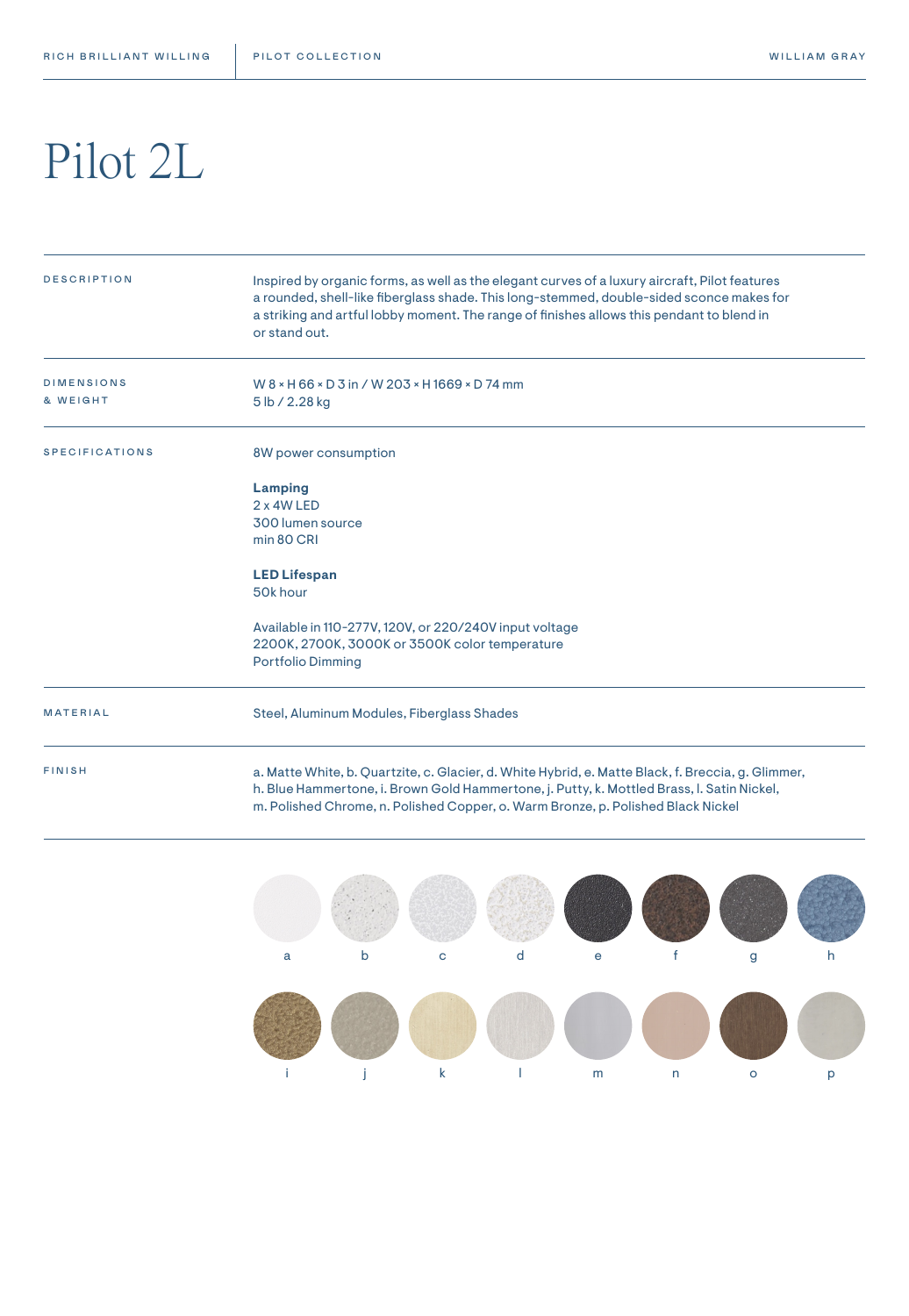### Pilot Sconce Specification Logic

| <b>Product ID specification logic</b>                                             |        |            |       |         |             |  |
|-----------------------------------------------------------------------------------|--------|------------|-------|---------|-------------|--|
| <b>PTS</b>                                                                        |        |            |       |         |             |  |
| Model<br>Variant                                                                  | Finish | <b>CCT</b> | Input | Control | Power       |  |
| <b>Model</b><br><b>Pilot Sconce</b>                                               |        |            |       |         | <b>PTS</b>  |  |
|                                                                                   |        |            |       |         |             |  |
| <b>Variant</b> (reference variant drawings)                                       |        |            |       |         |             |  |
| single small                                                                      |        |            |       |         | 1S          |  |
| single medium                                                                     |        |            |       |         | 1M          |  |
| single large                                                                      |        |            |       |         | 1L          |  |
| double small                                                                      |        |            |       |         | 2S          |  |
| double medium                                                                     |        |            |       |         | 2M          |  |
| double large                                                                      |        |            |       |         | 2L          |  |
| double asymetrical                                                                |        |            |       |         | 2X          |  |
| <b>Primary Finish (reference finish library)</b>                                  |        |            |       |         |             |  |
| matte white                                                                       |        |            |       |         | <b>PC20</b> |  |
| matte black                                                                       |        |            |       |         | <b>PC30</b> |  |
| silk grey                                                                         |        |            |       |         | <b>PC25</b> |  |
| breccia                                                                           |        |            |       |         | <b>PC31</b> |  |
| polished chrome                                                                   |        |            |       |         | <b>PF13</b> |  |
| satin brass                                                                       |        |            |       |         | <b>PF17</b> |  |
| polished copper                                                                   |        |            |       |         | <b>PF14</b> |  |
| <b>Color Temp</b>                                                                 |        |            |       |         |             |  |
| 2700K (warm white)                                                                |        |            |       |         | 27          |  |
| 3000K (soft white)                                                                |        |            |       |         | 30          |  |
| 3500K (neutral white)                                                             |        |            |       |         | 35          |  |
| <b>Input Voltage</b>                                                              |        |            |       |         |             |  |
| 110-120V                                                                          |        |            |       |         | 120         |  |
| 220-240V (only with Flex "-TM" control)                                           |        |            |       |         | 220         |  |
| $110 - 277V^*$                                                                    |        |            |       |         | 277         |  |
| *Upon request. Compatible with Performance "-10" and "-DL" control.               |        |            |       |         |             |  |
|                                                                                   |        |            |       |         |             |  |
| Control                                                                           |        |            |       |         |             |  |
| Standard TRIAC forward-phase (10-100% dimming)                                    |        |            |       |         | TR          |  |
| Flex 0-10V analog* (1-100% dimming)<br>Flex TRIAC forward-phase* (1-100% dimming) |        |            |       |         | TМ<br>TM    |  |
| Flex ELV reverse-phase* (1-100% dimming)                                          |        |            |       |         | TM          |  |
| Performance 0-10V analog* (0.1-100% dimming)                                      |        |            |       |         | 10          |  |
| Performance DALI digital* (0.1-100% dimming)                                      |        |            |       |         | DL          |  |
|                                                                                   |        |            |       |         |             |  |
| *Requires external power supply                                                   |        |            |       |         |             |  |
| Power Supply Enclosure / external power supply                                    |        |            |       |         | <b>DEX</b>  |  |
|                                                                                   |        |            |       |         |             |  |

#### **Power Supply Enclosure**

Enclosure standard with every order. UL listed for cabinet and surface mount use. 11 × 2 × 4 in286 × 48 × 95 mm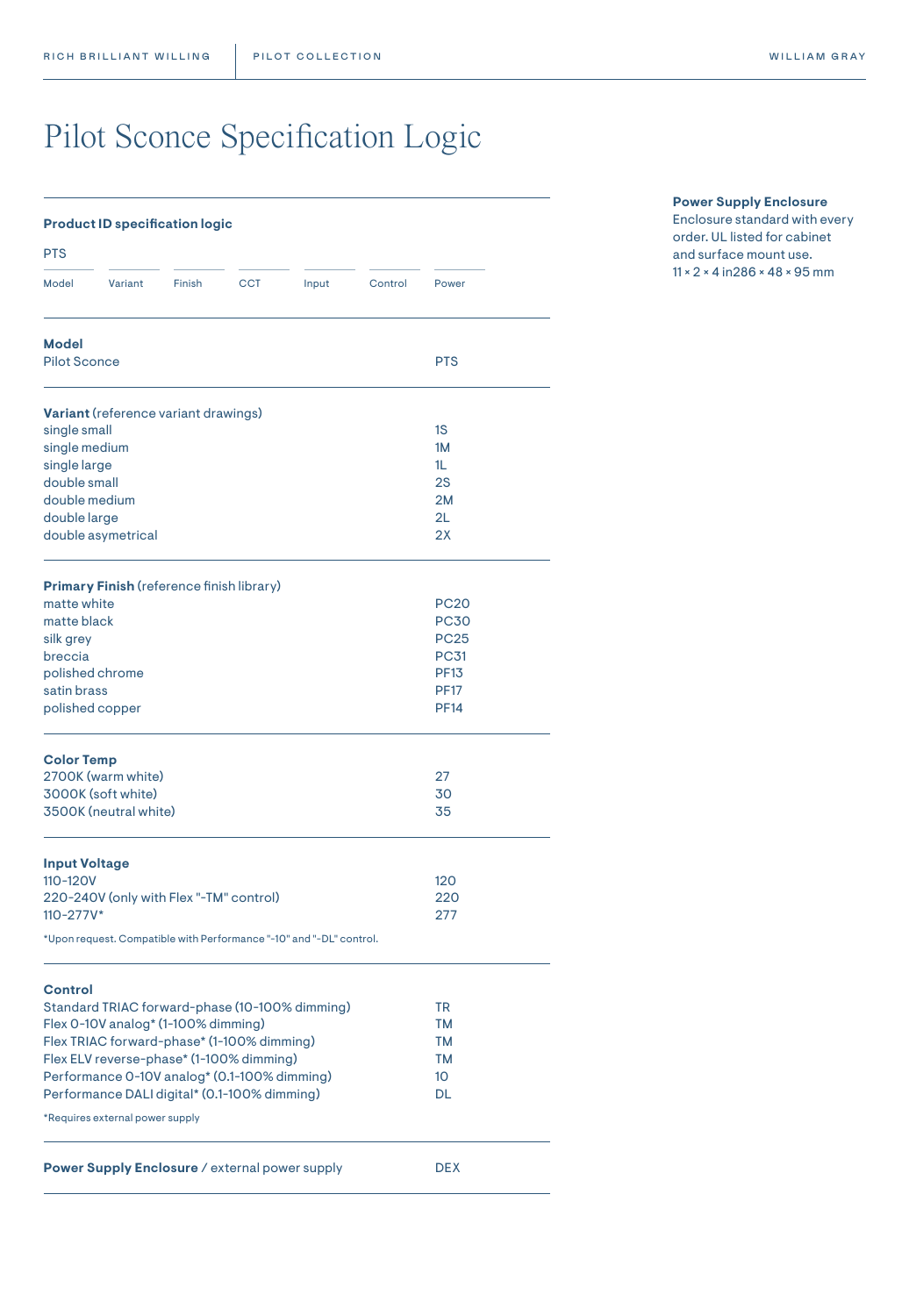#### WILLIAM GRAY

## Pilot 2L